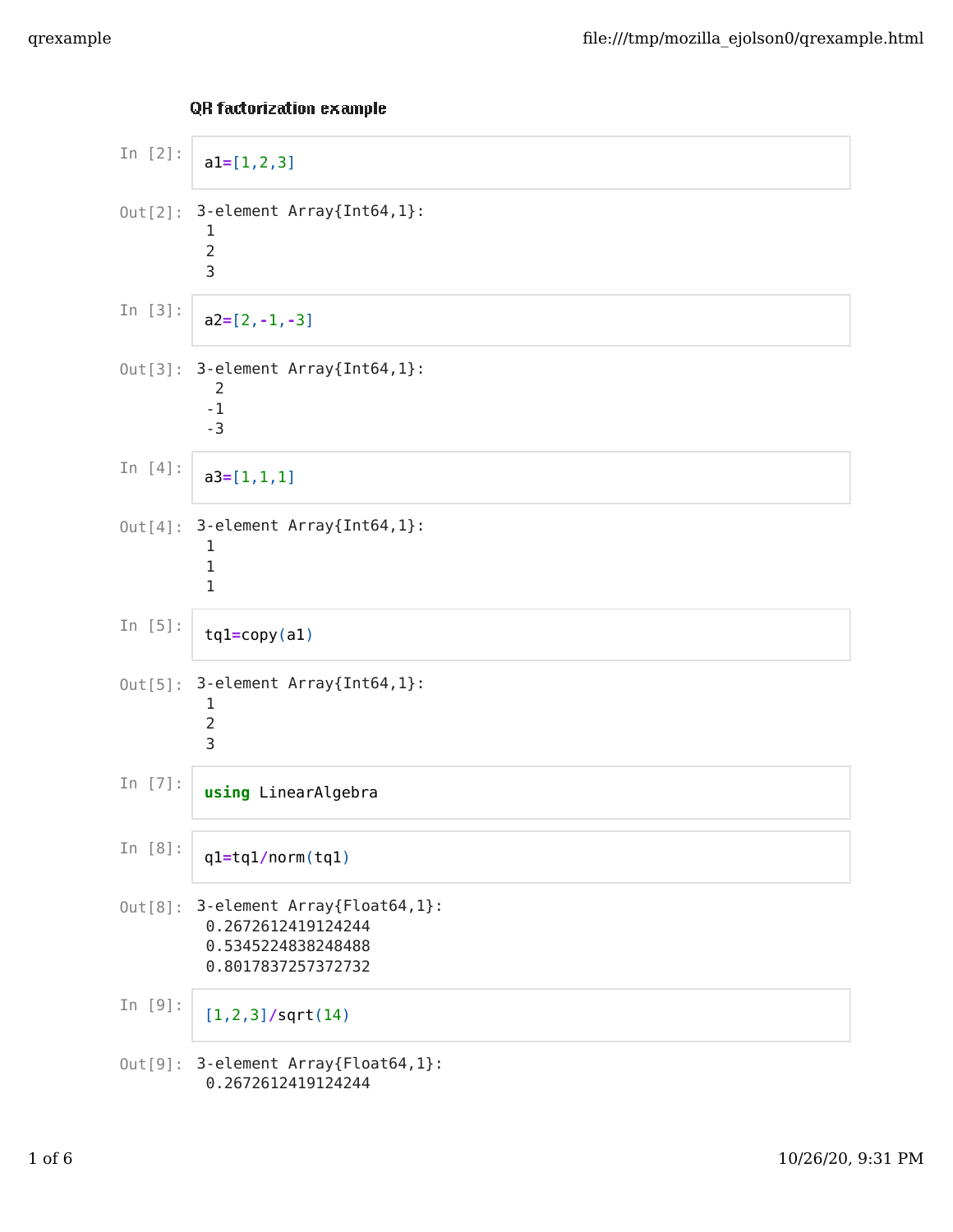## 0.5345224838248488

| In $[10]$ : | $\text{tq2=a2-(q1'*a2)*q1}$                                                                                                                           |
|-------------|-------------------------------------------------------------------------------------------------------------------------------------------------------|
|             | Out[10]: 3-element Array{Float64,1}:<br>2.642857142857143<br>0.2857142857142858<br>-1.0714285714285714                                                |
| In $[11]$ : | $q2 = tq2/norm(tq2)$                                                                                                                                  |
|             | Out[11]: 3-element Array{Float64,1}:<br>0.9221228546165697<br>0.09968895725584541<br>-0.37383358970942016                                             |
| In $[12]$ : | $tg3=a3-(q1'*a3)*q1-(q2'*a3)*q2$                                                                                                                      |
|             | $Out[12]$ : 3-element Array{Float64,1}:<br>$-0.026086956521739313$<br>0.07826086956521729<br>-0.043478260869565244                                    |
| In $[13]$ : | $q3 = tq3/norm(tq3)$                                                                                                                                  |
|             | Out[13]: 3-element Array{Float64,1}:<br>$-0.27975144247209616$<br>0.8392543274162815<br>$-0.4662524041201573$                                         |
| In $[14]$ : | $A = [a1 a2 a3]$                                                                                                                                      |
|             | Out[14]: 3×3 Array{Int64,2}:<br>$\overline{2}$<br>$\mathbf{1}$<br>1<br>$-1$<br>$\overline{2}$<br><sup>1</sup><br>$\mathsf{3}$<br>$-3$<br>$\mathbf{1}$ |
| In $[15]$ : | $Q = [q1 q2 q3]$                                                                                                                                      |
| $Out[15]$ : | $3\times3$ Array{Float64,2}:<br>0.267261<br>0.922123<br>$-0.279751$<br>0.534522<br>0.099689<br>0.839254<br>0.801784<br>$-0.373834$<br>$-0.466252$     |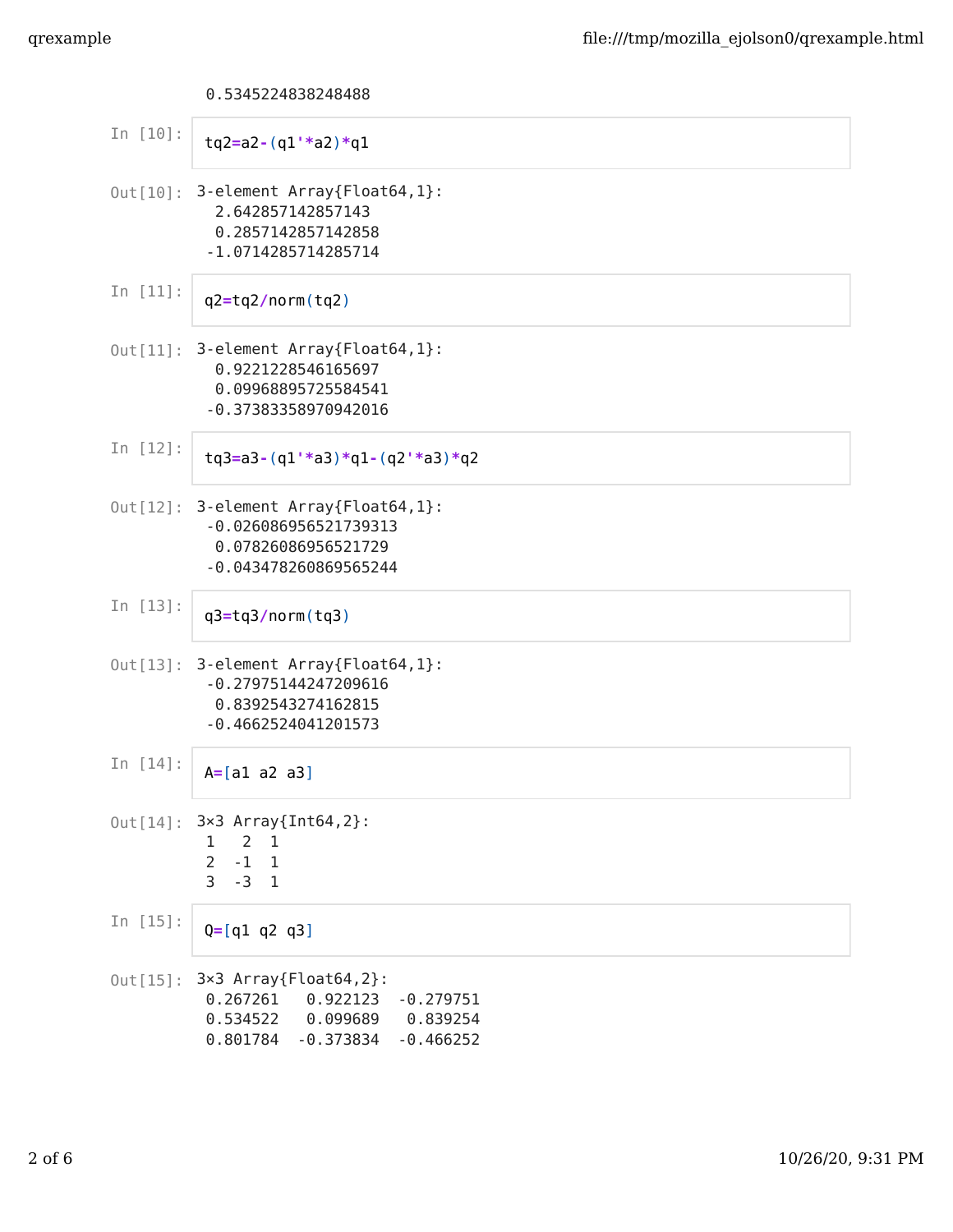| In [16]:        | $0**0$                                                                                                                                                                                                                                                                                               |
|-----------------|------------------------------------------------------------------------------------------------------------------------------------------------------------------------------------------------------------------------------------------------------------------------------------------------------|
|                 | Out [16]: 3×3 Array{Float64,2}:<br>1.0<br>$0.0$ $-1.33227e-15$<br>$1.0$ $-1.80411e-15$<br>0.0<br>$-1.33227e-15 -1.80411e-15$ 1.0<br>Note that e-15 means $10^{-15}$ so those off-diagonal entries are zero to within the limits of                                                                   |
|                 | computer rounding errors. Thus $Q^TQ\approx I$ except for rounding.                                                                                                                                                                                                                                  |
| In $[17]$ :     | $R=0$ ' $*A$                                                                                                                                                                                                                                                                                         |
|                 | Out[17]: 3×3 Array{Float64,2}:<br>3.74166<br>$-2.40535$ 1.60357<br>2.22045e-16 2.86606 0.647978<br>$-5.10703e-15 -1.9984e-15 0.0932505$                                                                                                                                                              |
|                 | Note that the three numbers in the lower left corner of the matrix are essentially zero (up<br>to rounding errors).                                                                                                                                                                                  |
| In $[18]$ :     | $q1'*a2$                                                                                                                                                                                                                                                                                             |
|                 | Out[18]: -2.4053511772118195                                                                                                                                                                                                                                                                         |
| In [19]:        | $q2$ '*a3                                                                                                                                                                                                                                                                                            |
|                 | Out[19]: 0.6479782221629949                                                                                                                                                                                                                                                                          |
| In [20]:        | norm(tq2)                                                                                                                                                                                                                                                                                            |
|                 | Out [20]: 2.866057521105554                                                                                                                                                                                                                                                                          |
|                 | the $QR$ factorization is so important that Julia has a build in subroutine that just does it.                                                                                                                                                                                                       |
| In [22]:        | $Q2, R2 = qr(A)$                                                                                                                                                                                                                                                                                     |
| $0$ ut $[22]$ : | LinearAlgebra.QRCompactWY{Float64,Array{Float64,2}}<br>Q factor:<br>3×3 LinearAlgebra.QRCompactWYQ{Float64,Array{Float64,2}}:<br>$-0.267261$<br>0.922123<br>0.279751<br>$-0.534522$ $0.099689$<br>$-0.839254$<br>0.466252<br>$-0.801784$<br>$-0.373834$<br>R factor:<br>$3\times3$ Array{Float64,2}: |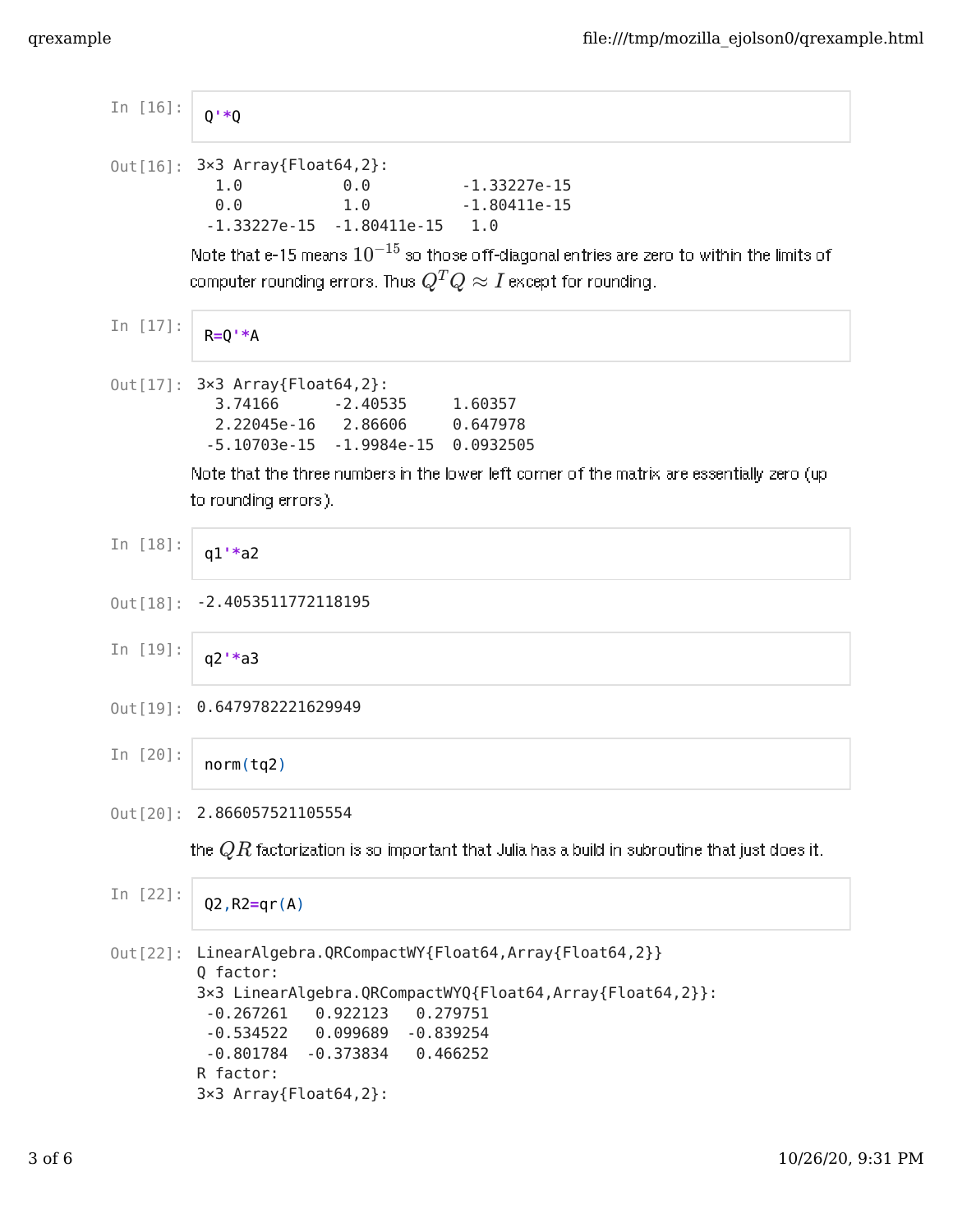|                 | $-3.74166$<br>2.40535<br>$-1.60357$<br>$\theta$ . $\theta$<br>2.86606<br>0.647978<br>െ വ<br><u>ດ ດ</u><br><b>LA AQROSAS</b>                                |
|-----------------|------------------------------------------------------------------------------------------------------------------------------------------------------------|
| In $[23]$ :     | $Q2 = Matrix(Q2)$                                                                                                                                          |
|                 | Out [23]: 3×3 Array{Float64,2}:<br>$-0.267261$<br>0.922123<br>0.279751<br>$-0.534522$<br>0.099689<br>$-0.839254$<br>$-0.801784$<br>$-0.373834$<br>0.466252 |
| In $[24]$ :     | $Q2*R2$                                                                                                                                                    |
|                 | Out[24]: 3×3 Array{Float64,2}:<br>1.0<br>$2.0 \t1.0$<br>2.0<br>$-1.0$ 1.0<br>3.0<br>$-3.0$<br>1.0                                                          |
| In $[25]$ :     | $Q^*R$                                                                                                                                                     |
| Out[25]:        | $3\times3$ Array{Float64,2}:<br>1.0<br>2.0 1.0<br>2.0<br>$-1.0$ 1.0<br>3.0<br>$-3.0$ 1.0                                                                   |
| In $[26]$ :     | Q                                                                                                                                                          |
| $0$ ut $[26]$ : | $3\times3$ Array{Float64,2}:<br>0.267261<br>0.922123<br>$-0.279751$<br>0.534522<br>0.099689<br>0.839254<br>0.801784<br>$-0.373834$<br>$-0.466252$          |
| In $[27]$ :     | Q <sub>2</sub>                                                                                                                                             |
| $0$ ut $[27]$ : | $3\times3$ Array{Float64,2}:<br>$-0.267261$<br>0.922123<br>0.279751<br>$-0.534522$<br>0.099689<br>$-0.839254$<br>$-0.801784$<br>$-0.373834$<br>0.466252    |
| In $[28]$ :     | $\sf R$                                                                                                                                                    |
| $0$ ut $[28]$ : | $3\times3$ Array{Float64,2}:<br>3.74166<br>$-2.40535$<br>1.60357<br>2.22045e-16<br>2.86606<br>0.647978<br>$-5.10703e-15$<br>0.0932505<br>-1.9984e-15       |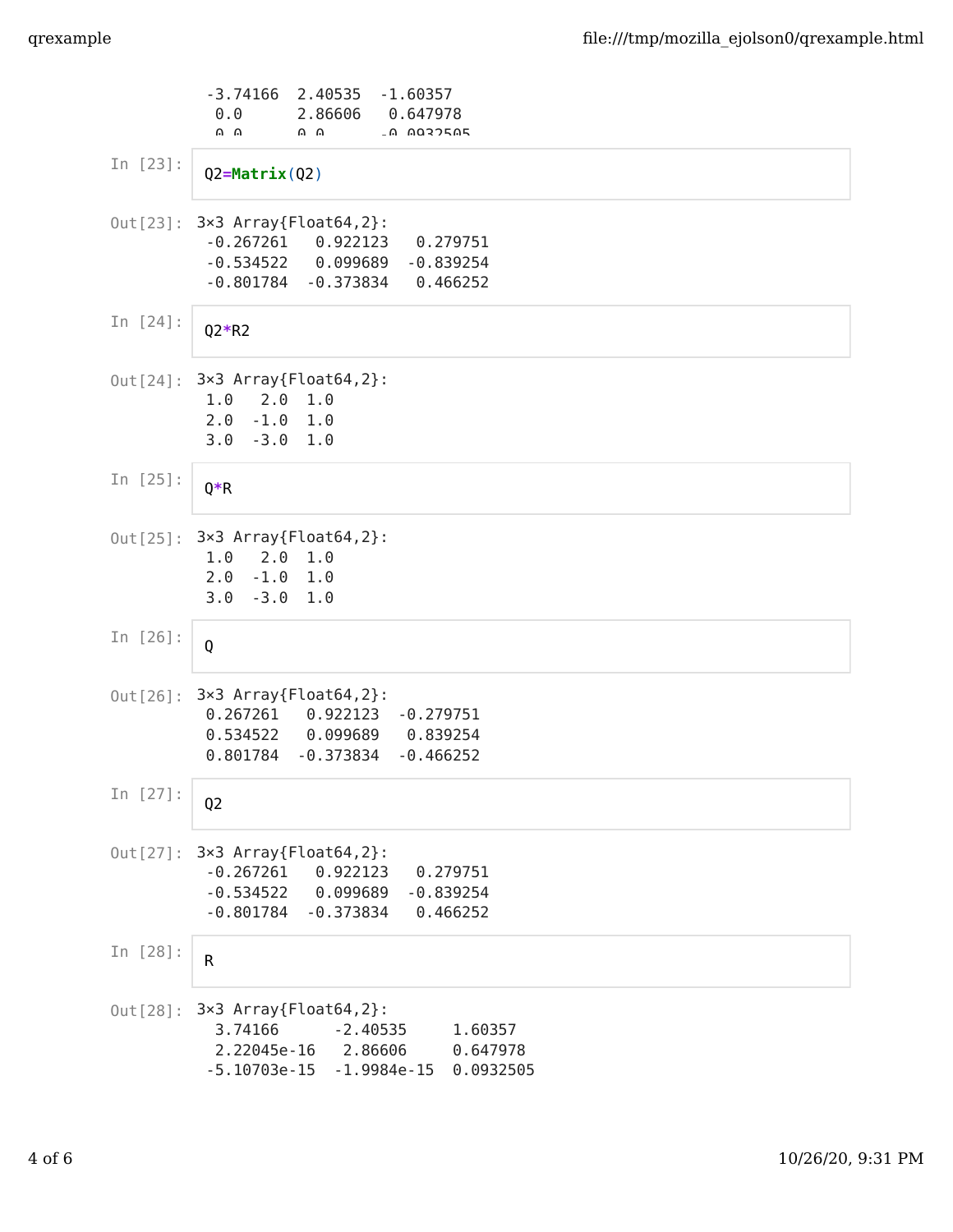| In $[29]$ : | R <sub>2</sub>                                                                                                                                                                                                                       |
|-------------|--------------------------------------------------------------------------------------------------------------------------------------------------------------------------------------------------------------------------------------|
|             | Out [29]: 3×3 Array{Float64,2}:<br>$-3.74166$ 2.40535 $-1.60357$<br>0.0<br>2.86606<br>0.647978<br>0.0<br>$-0.0932505$<br>0.0                                                                                                         |
|             | Note that the sign changes were done by the computer to reduce rouding error. More<br>about that sort of thing and many more things are discussing in Math 466.                                                                      |
|             | Here is an example of a non-square matrix, to anticipate some interesting results about<br>left and right inverses that will be coming up in Chapter 11.                                                                             |
| In $[31]$ : | $A = rand(5, 3)$                                                                                                                                                                                                                     |
|             | Out[31]: 5×3 Array{Float64,2}:<br>0.96454<br>0.71409<br>0.729139<br>0.15811<br>0.551558 0.540658<br>$0.468164$ 0.907535 0.198505<br>0.95522<br>0.842411<br>0.767145<br>0.10794<br>0.447302<br>0.911846                               |
| In $[33]$ : | $Q3, R3=qr(A);$                                                                                                                                                                                                                      |
| In $[34]$ : | $Q3 = Matrix(Q3)$                                                                                                                                                                                                                    |
|             | Out[34]: 5×3 Array{Float64,2}:<br>$-0.665816$<br>0.313529<br>0.130694<br>$-0.109143 - 0.541256$<br>0.169316<br>$-0.323171 - 0.61292$<br>$-0.632682$<br>$-0.659383$ $0.126062$ $0.0663205$<br>$-0.466025$<br>0.741327<br>$-0.0745102$ |
| In $[35]$ : | $Q3*R3$                                                                                                                                                                                                                              |
| Out[35]:    | $5\times3$ Array{Float64,2}:<br>0.96454<br>0.71409<br>0.729139<br>0.15811<br>0.551558<br>0.540658<br>0.468164<br>0.907535<br>0.198505<br>0.95522<br>0.842411<br>0.767145<br>0.10794<br>0.447302<br>0.911846                          |
| In $[36]$ : | R <sub>3</sub>                                                                                                                                                                                                                       |
|             | Out[36]: 3×3 Array{Float64,2}:                                                                                                                                                                                                       |